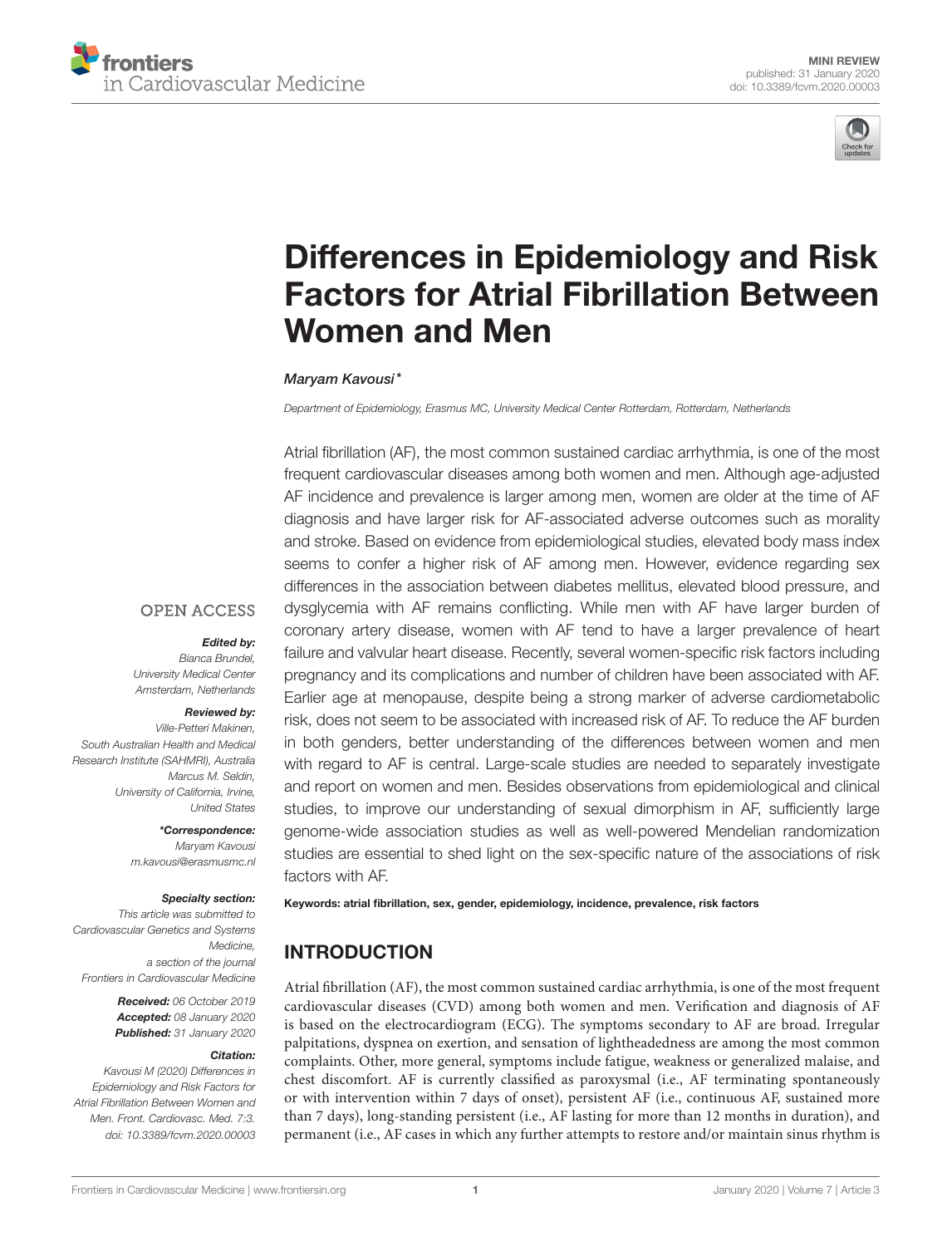stopped based on the joint decision of the patient and the clinician) [\(1](#page-4-0)[–3\)](#page-4-1). Besides traditional risk factors; including larger body mass index (BMI), diabetes mellitus (DM), hypertension, smoking, and dyslipidemia, diseases of the heart including history of heart failure (HF), coronary heart disease (CHD), and valvular heart disease are among the major risk factors for AF. Recently, several women-specific risk factors including pregnancy and its complications and number of children have been associated with AF. Moreover, evidence regarding age of menopause, a strong marker of adverse cardiometabolic risk, in relation to increased risk of AF remains inconclusive. This article provides an overview of the current literature on differences in the epidemiology of AF between women and men including incidence, prevalence, traditional cardiovascular risk factors, and women-specific risk factors. Further, knowledge gaps and areas for future research are highlight.

# INCIDENCE AND PREVALENCE OF ATRIAL FIBRILLATION

Prevalence AF of in general population increases with advancing age, from 0.12–0.16% in individuals younger than 49 years to 1.7– 4.0% in those aged 60–70 years and as high as 13.5–17.8% beyond 80 years of age [\(4,](#page-4-2) [5\)](#page-4-3).

The age-adjusted prevalence and incidence of AF is lower among women compared to men [\(6](#page-4-4)[–8\)](#page-4-5). The Global Burden of Disease (GBD) reported an estimated age-adjusted prevalence (per 1,000 person-years) of 373.1 for women and 596.2 for men which translated to 12.6 million women and 20.9 million men living with AF globally in 2010. The age-adjusted incidence rates (per 1,000 person-years) were 59.5 for women and 77.5 for men globally in 2010. Of note, the GBD reported progressive increases in overall burden, incidence, prevalence, and AF-associated mortality between 1990 and 2010 in both women and men. Although controversial, the mortality associated with AF seems to be higher in women [\(6\)](#page-4-4).

Epidemiological studies show a high lifetime risk of AF in both women and men [\(4,](#page-4-2) [9\)](#page-4-6). At age 55 years, the lifetime risk to develop AF was 22.2% in women and 23.8% in men in the population-based Rotterdam Study [\(4\)](#page-4-2).

# RISK FACTORS FOR ATRIAL **FIBRILLATION**

### Traditional Cardiovascular Risk Factors for Atrial Fibrillation

Evidence from epidemiological studies has shown several traditional cardiovascular risk factors to be associated with AF in both women and men, including elevated BMI, DM, high blood pressure, smoking, and dyslipidemia.

#### Elevated BMI

Larger BMI is an established risk factor for AF among both women and men. Obesity has been shown to increase the risk of developing AF by 49% compared to non-obese individuals [\(10\)](#page-4-7). In the large BiomarCaRE Consortium comprising almost 80,000 individuals among whom over 4,000 incident AF cases, BMI explained the largest proportion of AF risk (around 20% for overweight and obesity combined) [\(9\)](#page-4-6). Elevated BMI was reported to account for up to 18% of risk for incident AF among women in the Women's Health Study (WHS) [\(11\)](#page-4-8). A body of evidence suggests a stronger association between BMI and AF among men, compared with women [\(9,](#page-4-6) [12\)](#page-4-9). One standard deviation (SD) increase in BMI was associated with 11% and 14% greater excess risk for AF among men compared to women in the large BiomarCaRE Consortium [\(9\)](#page-4-6) and in a recent analyses of the prospective Scottish Heart Health Extended Cohort, respectively [\(12\)](#page-4-9). Among women and men from the Framingham Heart Study (FHS) [\(13\)](#page-4-10), the Busselton Health Study [\(14\)](#page-4-11), and the Malmö Diet and Cancer Study [\(15\)](#page-4-12) larger BMI or obesity was also a stronger risk factor for AF in men than in women, albeit statistically non-significant.

#### Diabetes Mellitus

Although diabetes is a strong risk factor for CVD, its independent association with AF is debated [\(16\)](#page-4-13). Several [\(15,](#page-4-12) [17–](#page-4-14)[20\)](#page-4-15), but not all [\(21\)](#page-4-16), studies have reported DM as a risk factor for incident AF. A large meta-analysis of 1,686,097 subjects, among whom 108,703 cases of AF, estimated an ∼40% greater risk of AF among diabetics compared to non-diabetic participants. The investigators reported a smaller effect estimate for the studies that had adjusted for multiple risk factors compared to age-adjusted only studies. After adjustment for other cardiovascular risk factors, the investigators concluded that the true risk between DM and subsequent risk of AF may be closer to 25% [\(17\)](#page-4-14). Recently, the BiomarCaRE Consortium and the Scottish Heart Health Extended Cohort did not find an independent association between DM and incident AF [\(9,](#page-4-6) [12\)](#page-4-9).

DM seems to remain a significant but modest risk factor for development of AF explaining approximately only 2.5– 3% of the burden of AF [\(15,](#page-4-12) [17,](#page-4-14) [22\)](#page-4-17). DM-associated AF risk was found to be most pronounced in young diabetes patients in the Danish nationwide registries [\(18\)](#page-4-18). Moreover, the DM-associated AF risk seems to be higher with longer duration of treated diabetes and worse glycemic control [\(23\)](#page-4-19). To date, robust evidence regarding sex differences in the association between DM with AF remains limited. Although in a recent machine learning aided systematic review and metaanalysis, diabetic women were 24% more likely to develop AF than diabetic men [\(20\)](#page-4-15), other studies have reported no interaction by sex in the association between DM and AF [\(9,](#page-4-6) [12,](#page-4-9) [23\)](#page-4-19).

#### High Blood Pressure

Hypertension is considered as the most important modifiable risk factor for AF [\(24\)](#page-4-20). Due to its large prevalence in the population, hypertension accounts for more AF cases than other risk factors. In the Atherosclerosis Risk in Communities (ARIC) study, hypertension alone explained about 22% of AF burden [\(22\)](#page-4-17). In BiomarCaRE Consortium, elevated blood pressure >140 mmHg explained 13.7% and 14.2% of AF burden in men and women,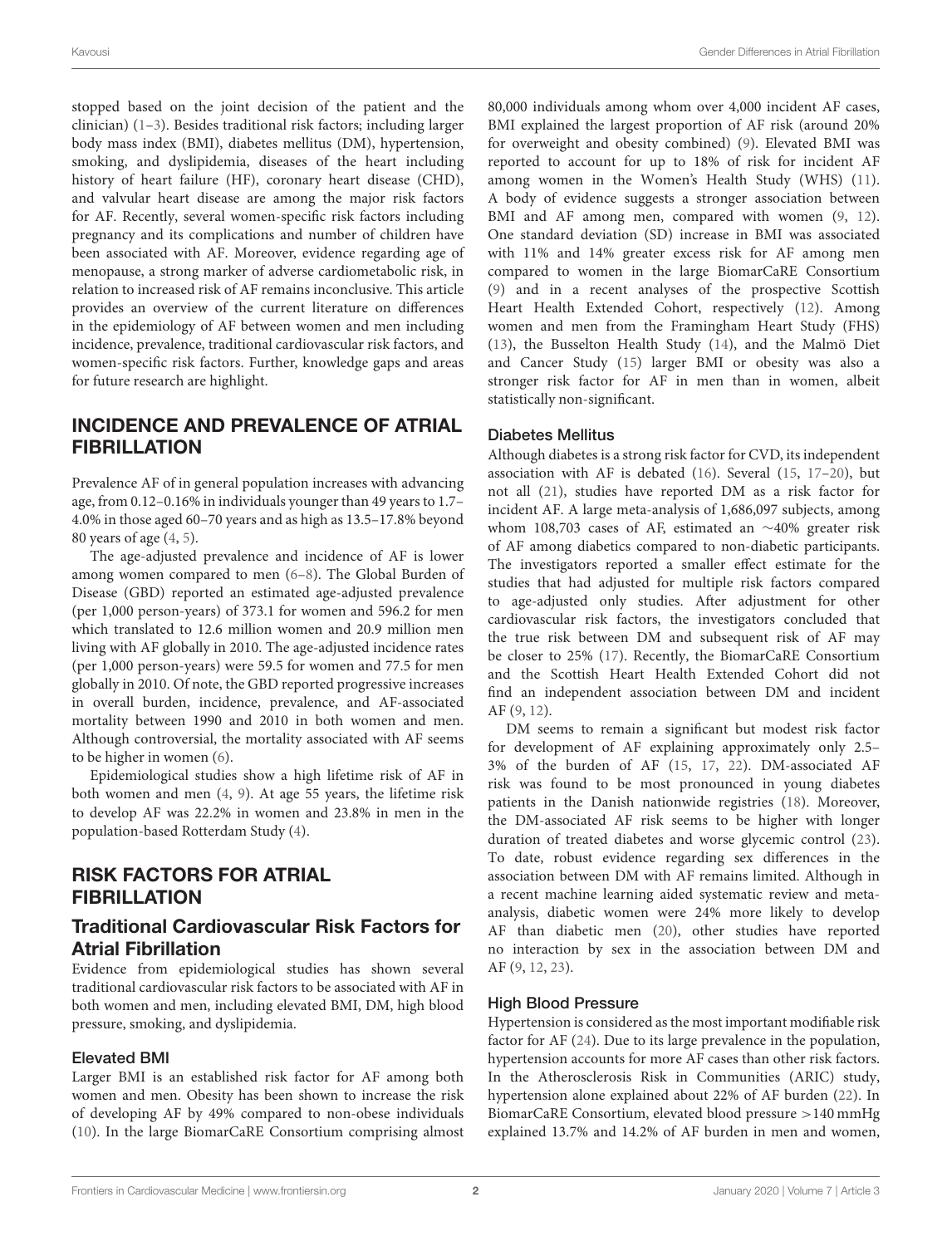respectively [\(9\)](#page-4-6). Hypertension exists in 60–80% of patients with established AF [\(25\)](#page-4-21). The strength of the association between systolic blood pressure and AF is similar among women and men [\(9,](#page-4-6) [12,](#page-4-9) [26\)](#page-5-0). However, hypertension is more prevalent among women with AF compared to men with AF [\(27\)](#page-5-1).

#### Smoking

Smoking is among the major risk factors for development of AF. The CHARGE-AF consortium reported 1.44 times higher incident of AF among current smokers compared with nonsmokers [\(28\)](#page-5-2). Smoking is associated with AF in a dose-response manner with increasing risk per cigarette-years [\(29\)](#page-5-3). Although smoking has shown to carry a higher risk for CHD and stroke in women [\(30,](#page-5-4) [31\)](#page-5-5), this pattern can not be robustly extended toward AF. Several studies have reported a larger impact of smoking on AF among women [\(26\)](#page-5-0), while others have found a stronger effect among men [\(15\)](#page-4-12). Overall, the association between smoking and AF seems to be similar in both sexes [\(9,](#page-4-6) [12,](#page-4-9) [29,](#page-5-3) [32,](#page-5-6) [33\)](#page-5-7).

#### Lipids

Existing evidence regarding the association between blood lipids and AF is inconsistent. The ARIC study reported high levels of total and low-density lipoprotein (LDL) cholesterol to be associated with a lower risk of AF, whereas high-density lipoprotein (HDL) cholesterol and triglycerides were not related to AF risk [\(34\)](#page-5-8). In a meta-analysis of FHS and MESA, low levels of HDL cholesterol and high levels of triglycerides, but not LDL or total cholesterol, were associated with the risk of AF [\(35\)](#page-5-9). In a large cohort of 28,449 Japanese subjects who underwent annual health examinations, low HDL cholesterol level was associated with an increased risk of developing AF, while high LDL and total cholesterol levels were associated with increased risk of AF [\(36\)](#page-5-10). These conflicting results point toward existence of "cholesterol paradox" in AF [\(37\)](#page-5-11). Sex differences in the relationship between lipid profile and AF have not been consistently reported by studies. In the large Japanese annual health examination study, low HDL cholesterol was associated with an increased risk of new-onset AF only in women, but not in men [\(36\)](#page-5-10). In the BiomarCARE Consortium, total cholesterol was inversely associated with incident AF with a stronger risk reduction in women. The population attributable risk for total cholesterol was 8.6% in women and 3.8% in men [\(9\)](#page-4-6).

# Cardiac Diseases as Risk Factors for Atrial Fibrillation

#### Heart Failure

HF and AF share common risk factors. Moreover, the two conditions co-exist [\(26\)](#page-5-0) and predispose to each other [\(38\)](#page-5-12). In epidemiological studies, presence of HF led to 3.37-fold risk of AF in the Manitoba Follow-Up Study and 2.67-fold risk of AF in the Cardiovascular Health Study [\(39,](#page-5-13) [40\)](#page-5-14). Data on differences between women and men regarding the association of HF with AF are scarce. In FHS, HF was associated with 4.5-fold risk of AF in men and 5.9-fold in woman [\(26\)](#page-5-0). In the RICA HF registry, AF was more common among women with HF compared to men [\(41\)](#page-5-15). However, in an observational study from the national HF referral center in Vienna, AF was more frequent among men with

HF with preserved ejection fraction (HFpEF) compared with women (68.4% in men and 54.7% in women) [\(42\)](#page-5-16). Of note, the temporal relationship between HF and AF has been investigated in multiple studies since HF can be an outcome of AF.

#### Coronary Heart Disease

The relationship between AF and myocardial infarction (MI) is also bidirectional. CHD has been associated with an increased risk of AF [\(43\)](#page-5-17), but AF has also been associated with increased risk of MI [\(44\)](#page-5-18). Women with AF have a lower prevalence of CHD than men with AF [\(8,](#page-4-5) [45\)](#page-5-19). Among individuals with AF, SAFETY investigators reported a prevalence of coronary artery disease of 24.8% for women vs. 41.4% for men [\(45\)](#page-5-19). MI overall is considered to have a stronger association with AF among men. In FHS, MI increased the risk of AF by 40% among men but not women [\(26\)](#page-5-0). In the recent BiomarCARE Consortium, history of MI increased the risk of AF by 78% in women and by 93% in men. The difference between women and men was not statistically significant. The investigators reported that 3.0% of AF burden in women and 6.1% of AF burden in men was attributed to history of MI [\(9\)](#page-4-6).

#### Valvular Heart Disease

Women with AF have higher prevalence of valvular heart disease than men with AF [\(8,](#page-4-5) [46\)](#page-5-20). In FHS, valvular heart disease was a significantly more potent risk factor for AF in women than in men (odds ratio for the association of vavular heart disease with AF was 3.4 in women vs. 1.8 in men) [\(26\)](#page-5-0). Consequently, the attributable risk from valvular heart disease was ∼3-fold higher in women than men (18% vs. 5%) [\(26\)](#page-5-0).

# Women-Specific Risk Factors for Atrial Fibrillation

### **Pregnancy**

Observational studies suggest that pregnancy, in general, may potentiate supraventricular tachycardias [\(47\)](#page-5-21). However, prevalence of AF among pregnant women is very rare [\(48\)](#page-5-22). Older age at pregnancy is a risk factor for AF during pregnancy and AF is more common during the third trimester compared to the first trimester [\(48\)](#page-5-22). 1.3% of pregnant women with structural heart disease suffer AF or atrial flutter during their pregnancy with a peak at the end of the second trimester. Experiencing AF or flutter during pregnancy among these patients is associated with unfavorable maternal outcome and affects fetal birth weight [\(49\)](#page-5-23). AF may also occur during the peripartum period mainly due to drugs used for tocolysis [\(50,](#page-5-24) [51\)](#page-5-25) or as a manifestation of peripartum cardiomyopathy [\(52\)](#page-5-26).

#### Hypertensive Disorders of Pregnancy

Among women with preeclampsia, several electrical and electromechanical changes have been observed including increase in P wave duration and dispersion and in atrial electro-mechanical coupling interval measured by tissue Doppler [\(53\)](#page-5-27). These changes are well-known markers for increased AF incidence in normal hearts. It is yet unclear whether these alterations occur, in general, during pregnancy or they happen only during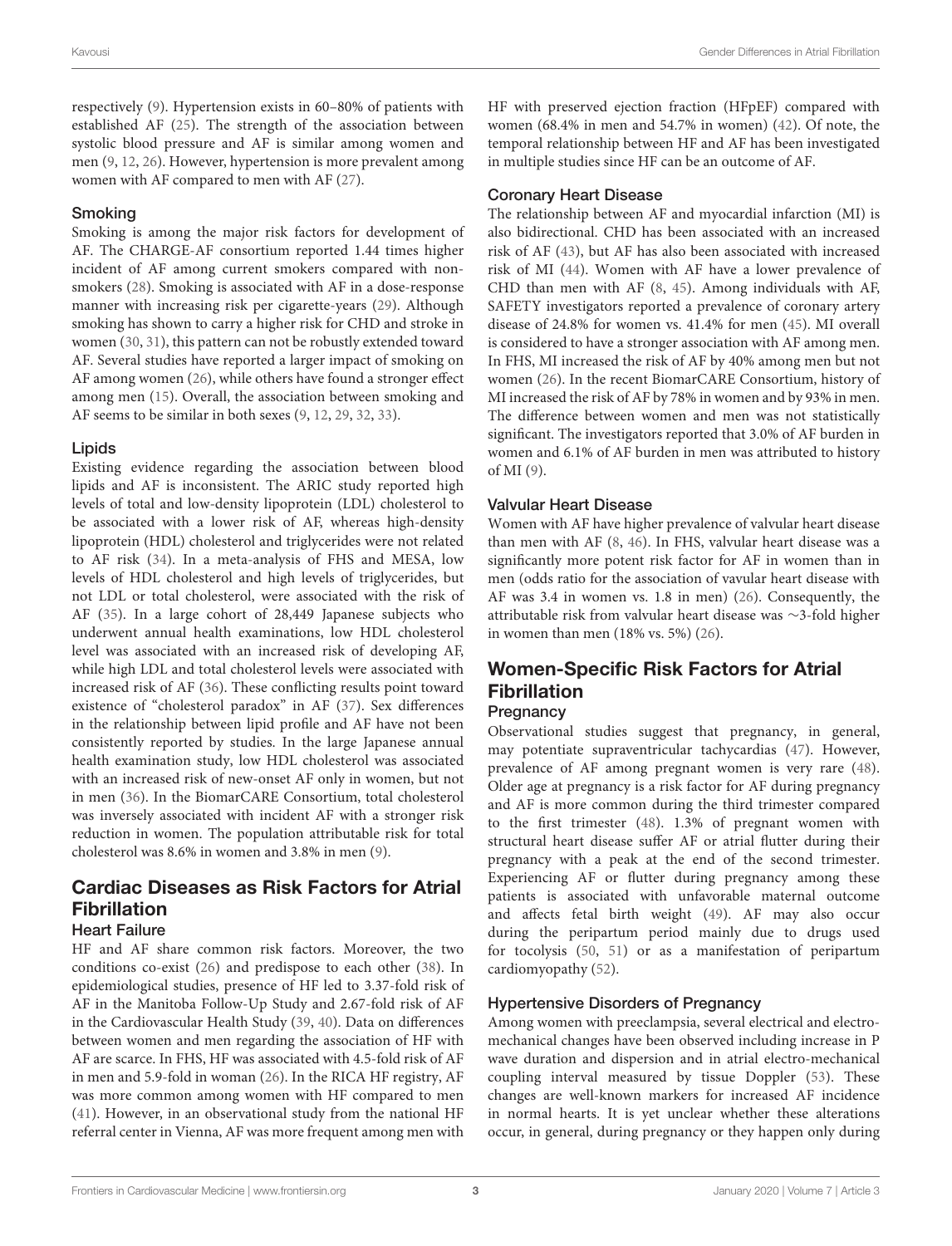abnormal pregnancy due to the vascular/atrial susceptibility. A recent nested case-control study from Olmsted County, Minnesota, reported women with AF to be more likely to have experienced a hypertensive pregnancy disorder. This relationship was at least partially mediated by associated obesity and hypertension [\(54\)](#page-5-28).

#### Number of Children

Among 34,639 women from the WHS, women who had four or more pregnancies were 30–50% more likely to develop AF later in life than women with no pregnancies [\(55\)](#page-5-29). Repeated exposure to physiological, metabolic, or hormonal factors during pregnancy could, at least partly, explain the increased AF risk.

#### Menopause

Earlier age at menopausal is considered a strong marker of adverse cardiometabolic risk and has been associated with increased risk of CVD and cardiovascular mortality. However, epidemiological studies so far have failed to show an association between age at natural menopause and increased risk of AF. The large WHS including over 30,000 women with 1,350 cases of new-onset AF during a median follow-up of 20.5 years, reported no association between earlier age of menopause with risk of AF (compared with age of menopause >54 years as the referent, hazard ratios (HR) for age of menopause: <45 years: 0.82; 45–49 years: 0.90; 50–54 years: 0.89—all statistically non-significant) [\(56\)](#page-5-30). This is in line with a previous report by the FHS investigators regarding no association between menopausal age with incident AF (HR for age of menopause <45 years: 1.20 and 1.38 vs. age of menopause >53 and 45–53 years, respectively,—both non-significant) [\(57\)](#page-5-31). Of note, the WHS investigators did not find evidence regarding the intermediary effect of interim CVD events during follow-up in the (null) association between menopausal age and AF.

# **DISCUSSION**

AF affects about 1–2% of the total population. Prevalence of AF increases with advancing age, rising to around 10% in individuals older than 75 years [\(4,](#page-4-2) [58\)](#page-5-32). Although ageadjusted AF incidence and prevalence is larger among men, women are older at the time of AF diagnosis and have higher CHA<sub>2</sub>DS<sub>2</sub>-VASc scores. Moreover, women with AF have worse quality of life and larger risk for AF-associated adverse outcomes such as morality and stroke [\(3,](#page-4-1) [59\)](#page-5-33).

Epidemiological studies have highlighted gender differences in epidemiology of AF. Elevated BMI seems to confer a higher risk of AF among men. However, evidence regarding sex differences in the association between DM, elevated blood pressure, and dyslipidemia with AF remains conflicting. While men with AF have larger burden of coronary artery disease, women with AF tend to have a larger prevalence of heart failure and valvular heart disease.

When interpreting the results from epidemiological studies of AF, several factors need to be taken into account. Firstly, the true incidence and prevalence of AF are probably larger than those indicated by the statistics from epidemiological studies as prolonged electrocardiographic rhythm monitoring could lead to identification of clinically silent AF among subjects who present in sinus rhythm [\(60\)](#page-5-34). Secondly, AF ascertainment in epidemiological studies is challenging and there is a large room for misclassification of AF status. The natural history of AF is complex and the exact mechanisms and factors that govern the clinical course of AF are uncertain. As AF progresses from paroxysmal to persistent and permanent forms, the prevalence of comorbidities as well as the accompanying risk factor burden might change [\(61\)](#page-5-35). Moreover, AF may change over time as the AF-associated risk factors shift in prevalence and severity also in response to primary and secondary prevention treatments [\(8\)](#page-4-5). These factors might affect the observed differences in epidemiology and risk factors for AF between women and men. Thirdly, observational studies may be subject to significant bias and residual confounding from incompletely measured factors. This may, in part, explain the observed differences between women and men. Moreover, as pertinent to epidemiologic research, the likelihood of false positive findings, especially in the setting of multiple comparisons, should be considered. The magnitude of the association, i.e., weak versus strong associations, should be taken into account. Epidemiological standards in the design, analysis, reporting, and interpretation of studies need to be critically assessed. Finally, characteristics of the epidemiological studies are central in interpreting the results. Therefore, understanding the differences in risk factor profile between women and men included in the studies, for example in terms of the obesity or aging profile, is essential for making solid inferences. Differences in the risk profile of women and men understudy might confound or influence interpretations.

Despite some suggestive sex-specific associations of risk factors with AF, causality remains to be stablished. Genetic studies improve our understanding of sexual dimorphism in disease burden and susceptibility to risk factors. So far, sexspecific genetic studies of AF are sparse. The recent large meta-analysis of genome-wide association (GWA) studies for AF identified 97 significant genetic loci which implicate genes enriched within cardiac developmental, electrophysiological, contractile and structural pathways [\(62\)](#page-6-0). Sex-specific genetic associations with AF, however, were not reported in this large GWA study. Mendelian randomization approach uses genetic variants as instrumental variables to establish potential causality. This approach can be a strong alternative for better understanding the sex-specific nature of the associations of risk factors with AF. A recent large-scale Mendelian randomization study has confirmed a causal relationship between BMI and incident AF [\(63\)](#page-6-1). However, sex differences were not reported.

Besides observations from epidemiological and clinical studies, to improve our understanding of sexual dimorphism in AF, sufficiently large hypothesis-free GWA or candidate gene studies with a priori, clearly defined hypotheses, as well as well-powered Mendelian randomization studies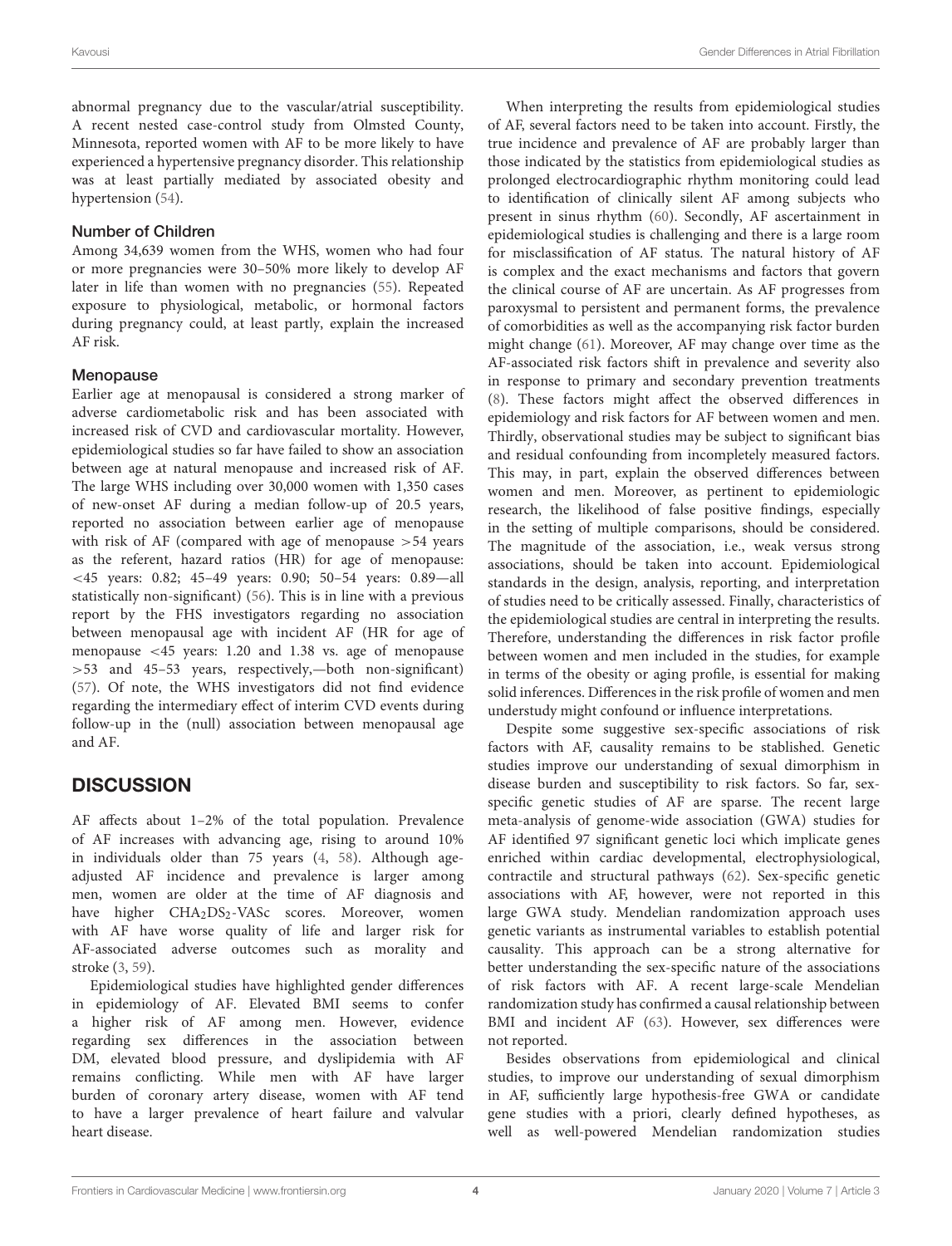are needed. Possible gene-gene and gene-environment interactions should be considered. The discovered genetic loci can be taken forward for further functional studies to reveal plausible underlying sex-related pathophysiological pathways in AF. Besides investigation of plausible underlying pathophysiological mechanisms, appraisal of the suggested sex differences in the association of several risk factors with AF regarding their relevance to sex-specific prevention strategies is warranted.

# **REFERENCES**

- <span id="page-4-0"></span>1. January CT, Wann LS, Alpert JS, Calkins H, Cigarroa JE, Cleveland JC Jr, et al. 2014 AHA/ACC/HRS guideline for the management of patients with atrial fibrillation: executive summary: a report of the American College of Cardiology/American Heart Association Task Force on practice guidelines and the Heart Rhythm Society. Circulation. (2014) 130:2071–104. doi: [10.1161/CIR.0000000000000040](https://doi.org/10.1161/CIR.0000000000000040)
- 2. January CT, Wann LS, Calkins H, Chen LY, Cigarroa JE, Cleveland JC Jr, et al. 2019 AHA/ACC/HRS focused update of the 2014 AHA/ACC/HRS guideline for the management of patients with atrial fibrillation: a report of the American College of Cardiology/American Heart Association Task Force on clinical practice guidelines and the heart rhythm society in collaboration with the society of thoracic surgeons. Circulation. (2019) 140:e125–e51. doi: [10.1161/CIR.0000000000000719](https://doi.org/10.1161/CIR.0000000000000719)
- <span id="page-4-1"></span>3. Piccini JP, Simon DN, Steinberg BA, Thomas L, Allen LA, Fonarow GC, et al. Differences in clinical and functional outcomes of atrial fibrillation in women and men: two-year results from the ORBIT-AF registry. JAMA Cardiol. (2016) 1:282–91. doi: [10.1001/jamacardio.2016.0529](https://doi.org/10.1001/jamacardio.2016.0529)
- <span id="page-4-2"></span>4. Heeringa J, van der Kuip DA, Hofman A, Kors JA, van Herpen G, Stricker BH, et al. Prevalence, incidence and lifetime risk of atrial fibrillation: the Rotterdam study. Eur Heart J. (2006) 27:949–53. doi: [10.1093/eurheartj/ehi825](https://doi.org/10.1093/eurheartj/ehi825)
- <span id="page-4-3"></span>5. Zoni-Berisso M, Lercari F, Carazza T, Domenicucci S. Epidemiology of atrial fibrillation: European perspective. Clin Epidemiol. (2014) 6:213–20. doi: [10.2147/CLEP.S47385](https://doi.org/10.2147/CLEP.S47385)
- <span id="page-4-4"></span>6. Chugh SS, Havmoeller R, Narayanan K, Singh D, Rienstra M, Benjamin EJ, et al. Worldwide epidemiology of atrial fibrillation: a Global Burden of Disease 2010 Study. Circulation. (2014) 129:837–47. doi: [10.1161/CIRCULATIONAHA.113.005119](https://doi.org/10.1161/CIRCULATIONAHA.113.005119)
- 7. Miyasaka Y, Barnes ME, Gersh BJ, Cha SS, Bailey KR, Abhayaratna WP, et al. Secular trends in incidence of atrial fibrillation in Olmsted County, Minnesota, 1980 to 2000, and implications on the projections for future prevalence. Circulation. (2006) 114:119–25. doi: [10.1161/CIRCULATIONAHA.105.595140](https://doi.org/10.1161/CIRCULATIONAHA.105.595140)
- <span id="page-4-5"></span>8. Schnabel RB, Yin X, Gona P, Larson MG, Beiser AS, McManus DD, et al. 50 year trends in atrial fibrillation prevalence, incidence, risk factors, and mortality in the Framingham Heart Study: a cohort study. Lancet. (2015) 386:154–62. doi: [10.1016/S0140-6736\(14\)61774-8](https://doi.org/10.1016/S0140-6736(14)61774-8)
- <span id="page-4-6"></span>9. Magnussen C, Niiranen TJ, Ojeda FM, Gianfagna F, Blankenberg S, Njolstad I, et al. Sex differences and similarities in atrial fibrillation epidemiology, risk factors, and mortality in community cohorts: results from the BiomarCaRE Consortium (Biomarker for Cardiovascular Risk Assessment in Europe). Circulation. (2017) 136:1588–97. doi: [10.1161/CIRCULATIONAHA.117.028981](https://doi.org/10.1161/CIRCULATIONAHA.117.028981)
- <span id="page-4-7"></span>10. Wanahita N, Messerli FH, Bangalore S, Gami AS, Somers VK, Steinberg JS. Atrial fibrillation and obesity–results of a meta-analysis. Am Heart J. (2008) 155:310–5. doi: [10.1016/j.ahj.2007.10.004](https://doi.org/10.1016/j.ahj.2007.10.004)
- <span id="page-4-8"></span>11. Tedrow UB, Conen D, Ridker PM, Cook NR, Koplan BA, Manson JE, et al. The long- and short-term impact of elevated body mass index on the risk of new atrial fibrillation the WHS (women's health study). J Am Coll Cardiol. (2010) 55:2319–27. doi: [10.1016/j.jacc.2010.02.029](https://doi.org/10.1016/j.jacc.2010.02.029)

# AUTHOR CONTRIBUTIONS

MK performed the literature review and drafted the article.

### FUNDING

MK was supported by the VENI grant (91616079) from The Netherlands Organization for Health Research and Development (ZonMw).

- <span id="page-4-9"></span>12. Peters SAE, Woodward M. Established and novel risk factors for atrial fibrillation in women compared with men. Heart. (2019) 105:226–34. doi: [10.1136/heartjnl-2018-313630](https://doi.org/10.1136/heartjnl-2018-313630)
- <span id="page-4-10"></span>13. Schnabel RB, Sullivan LM, Levy D, Pencina MJ, Massaro JM, D'Agostino RB Sr, et al. Development of a risk score for atrial fibrillation (Framingham Heart Study): a community-based cohort study. Lancet. (2009) 373:739–45. doi: [10.1016/S0140-6736\(09\)60443-8](https://doi.org/10.1016/S0140-6736(09)60443-8)
- <span id="page-4-11"></span>14. Knuiman M, Briffa T, Divitini M, Chew D, Eikelboom J, McQuillan B, et al. A cohort study examination of established and emerging risk factors for atrial fibrillation: the Busselton Health Study. Eur J Epidemiol. (2014) 29:181–90. doi: [10.1007/s10654-013-9875-y](https://doi.org/10.1007/s10654-013-9875-y)
- <span id="page-4-12"></span>15. Smith JG, Platonov PG, Hedblad B, Engstrom G, Melander O. Atrial fibrillation in the Malmo Diet and Cancer study: a study of occurrence, risk factors and diagnostic validity. Eur J Epidemiol. (2010) 25:95–102. doi: [10.1007/s10654-009-9404-1](https://doi.org/10.1007/s10654-009-9404-1)
- <span id="page-4-13"></span>16. Bohne LJ, Johnson D, Rose RA, Wilton SB, Gillis AM. The Association between diabetes mellitus and atrial fibrillation: clinical and mechanistic insights. Front Physiol. (2019) 10:135. doi: [10.3389/fphys.2019.00135](https://doi.org/10.3389/fphys.2019.00135)
- <span id="page-4-14"></span>17. Huxley RR, Filion KB, Konety S, Alonso A. Meta-analysis of cohort and casecontrol studies of type 2 diabetes mellitus and risk of atrial fibrillation. Am J Cardiol. (2011) 108:56–62. doi: [10.1016/j.amjcard.2011.03.004](https://doi.org/10.1016/j.amjcard.2011.03.004)
- <span id="page-4-18"></span>18. Pallisgaard JL, Schjerning AM, Lindhardt TB, Procida K, Hansen ML, Torp-Pedersen C, et al. Risk of atrial fibrillation in diabetes mellitus: a nationwide cohort study. Eur J Prev Cardiol. (2016) 23:621–7. doi: [10.1177/2047487315599892](https://doi.org/10.1177/2047487315599892)
- 19. Perez MV, Wang PJ, Larson JC, Soliman EZ, Limacher M, Rodriguez B, et al. Risk factors for atrial fibrillation and their population burden in postmenopausal women: the Women's Health Initiative Observational Study. Heart. (2013) 99:1173–8. doi: [10.1136/heartjnl-2013-303798](https://doi.org/10.1136/heartjnl-2013-303798)
- <span id="page-4-15"></span>20. Xiong Z, Liu T, Tse G, Gong M, Gladding PA, Smaill BH, et al. A machine learning aided systematic review and meta-analysis of the relative risk of atrial fibrillation in patients with diabetes mellitus. Front Physiol. (2018) 9:835. doi: [10.3389/fphys.2018.00835](https://doi.org/10.3389/fphys.2018.00835)
- <span id="page-4-16"></span>21. Son MK, Lim NK, Cho MC, Park HY. Incidence and risk factors for atrial fibrillation in Korea: the National Health Insurance Service Database (2002– 2010). Korean Circ J. (2016) 46:515–21. doi: [10.4070/kcj.2016.46.4.515](https://doi.org/10.4070/kcj.2016.46.4.515)
- <span id="page-4-17"></span>22. Huxley RR, Lopez FL, Folsom AR, Agarwal SK, Loehr LR, Soliman EZ, et al. Absolute and attributable risks of atrial fibrillation in relation to optimal and borderline risk factors: the Atherosclerosis Risk in Communities (ARIC) study. Circulation. [\(2011\) 123:1501–8. doi: 10.1161/CIRCULATIONAHA.110.0](https://doi.org/10.1161/CIRCULATIONAHA.110.009035) 09035
- <span id="page-4-19"></span>23. Dublin S, Glazer NL, Smith NL, Psaty BM, Lumley T, Wiggins KL, et al. Diabetes mellitus, glycemic control, and risk of atrial fibrillation. J Gen Intern Med. (2010) 25:853–8. doi: [10.1007/s11606-010-1340-y](https://doi.org/10.1007/s11606-010-1340-y)
- <span id="page-4-20"></span>24. Verdecchia P, Angeli F, Reboldi G. Hypertension and atrial fibrillation: doubts and certainties from basic and clinical studies. Circ Res. (2018) 122:352–68. doi: [10.1161/CIRCRESAHA.117.311402](https://doi.org/10.1161/CIRCRESAHA.117.311402)
- <span id="page-4-21"></span>25. Nabauer M, Gerth A, Limbourg T, Schneider S, Oeff M, Kirchhof P, et al. The Registry of the German Competence NETwork on Atrial Fibrillation: patient characteristics and initial management. Europace. (2009) 11:423–34. doi: [10.1093/europace/eun369](https://doi.org/10.1093/europace/eun369)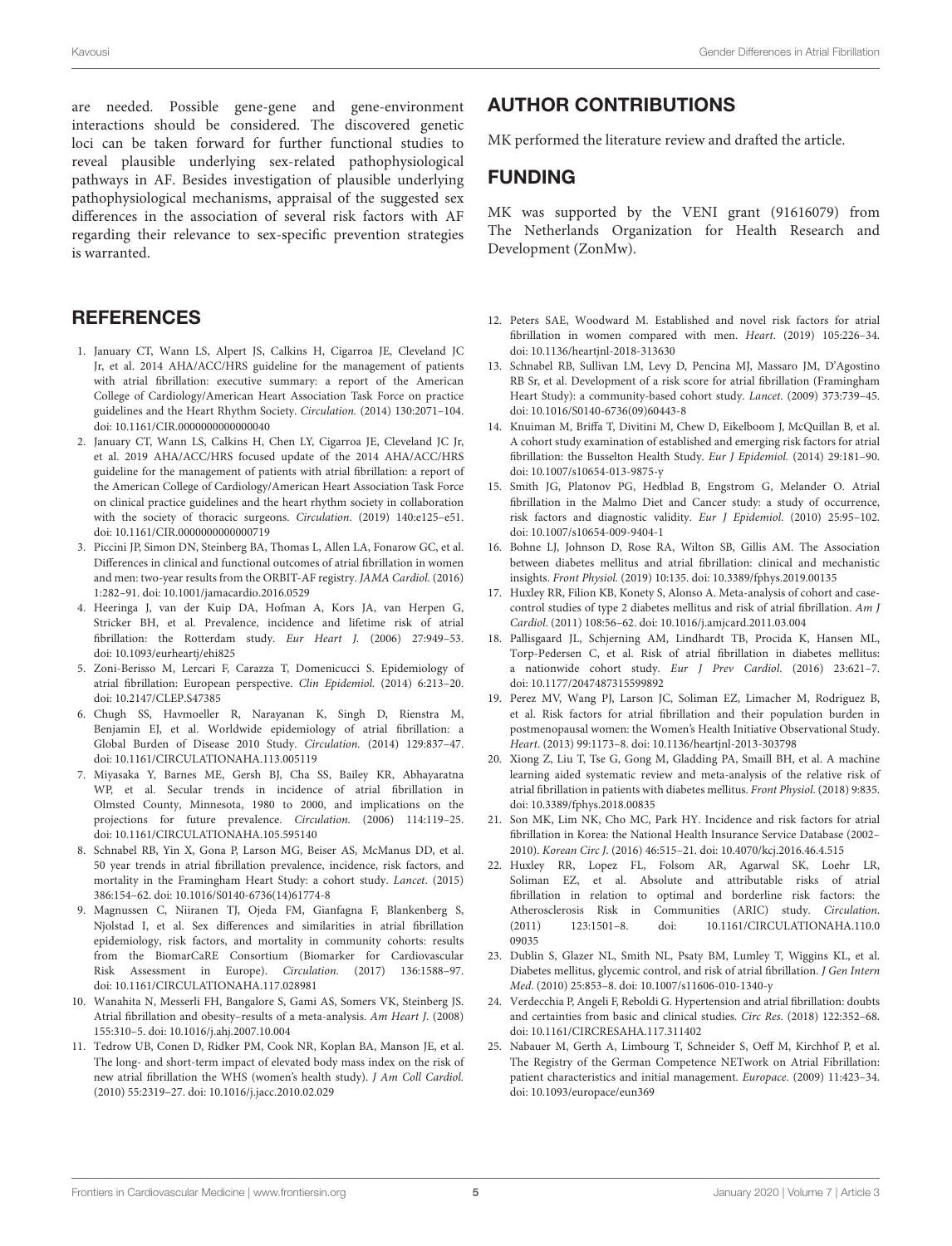- <span id="page-5-0"></span>26. Benjamin EJ, Levy D, Vaziri SM, D'Agostino RB, Belanger AJ, Wolf PA. Independent risk factors for atrial fibrillation in a populationbased cohort. The Framingham Heart Study. JAMA. (1994) 271:840–4. doi: [10.1001/jama.271.11.840](https://doi.org/10.1001/jama.271.11.840)
- <span id="page-5-1"></span>27. Ko D, Rahman F, Schnabel RB, Yin X, Benjamin EJ, Christophersen IE. Atrial fibrillation in women: epidemiology, pathophysiology, presentation, and prognosis. Nat Rev Cardiol. [\(2016\) 13:321–32. doi: 10.1038/nrcardio.](https://doi.org/10.1038/nrcardio.2016.45) 2016.45
- <span id="page-5-2"></span>28. Alonso A, Krijthe BP, Aspelund T, Stepas KA, Pencina MJ, Moser CB, et al. Simple risk model predicts incidence of atrial fibrillation in a racially and geographically diverse population: the CHARGE-AF consortium. J Am Heart Assoc. (2013) 2:e000102. doi: [10.1161/JAHA.112.000102](https://doi.org/10.1161/JAHA.112.000102)
- <span id="page-5-3"></span>29. Chamberlain AM, Agarwal SK, Folsom AR, Duval S, Soliman EZ, Ambrose M, et al. Smoking and incidence of atrial fibrillation: results from the Atherosclerosis Risk in Communities (ARIC) study. Heart Rhythm. (2011) 8:1160–6. doi: [10.1016/j.hrthm.2011.03.038](https://doi.org/10.1016/j.hrthm.2011.03.038)
- <span id="page-5-4"></span>30. Huxley R, Barzi F, Woodward M. Excess risk of fatal coronary heart disease associated with diabetes in men and women: meta-analysis of 37 prospective cohort studies. BMJ. [\(2006\) 332:73–8. doi: 10.1136/bmj.38678.](https://doi.org/10.1136/bmj.38678.389583.7C) 389583.7C
- <span id="page-5-5"></span>31. Peters SA, Huxley RR, Woodward M. Smoking as a risk factor for stroke in women compared with men: a systematic review and meta-analysis of 81 cohorts, including 3,980,359 individuals and 42,401 strokes. Stroke. (2013) 44:2821–8. doi: [10.1161/STROKEAHA.113.002342](https://doi.org/10.1161/STROKEAHA.113.002342)
- <span id="page-5-6"></span>32. Heeringa J, Kors JA, Hofman A, van Rooij FJ, Witteman JC. Cigarette smoking and risk of atrial fibrillation: the Rotterdam study. Am Heart J. (2008) 156:1163–9. doi: [10.1016/j.ahj.2008.08.003](https://doi.org/10.1016/j.ahj.2008.08.003)
- <span id="page-5-7"></span>33. Imtiaz Ahmad M, Mosley CD, O'Neal WT, Judd SE, McClure LA, Howard VJ, et al. Smoking and risk of atrial fibrillation in the REasons for Geographic And Racial Differences in Stroke (REGARDS) study. J Cardiol. (2018) 71:113–7. doi: [10.1016/j.jjcc.2017.07.014](https://doi.org/10.1016/j.jjcc.2017.07.014)
- <span id="page-5-8"></span>34. Lopez FL, Agarwal SK, Maclehose RF, Soliman EZ, Sharrett AR, Huxley RR, et al. Blood lipid levels, lipid-lowering medications, and the incidence of atrial fibrillation: the atherosclerosis risk in communities study. Circ Arrhythm Electrophysiol. (2012) 5:155–62. doi: [10.1161/CIRCEP.111.966804](https://doi.org/10.1161/CIRCEP.111.966804)
- <span id="page-5-9"></span>35. Alonso A, Yin X, Roetker NS, Magnani JW, Kronmal RA, Ellinor PT, et al. Blood lipids and the incidence of atrial fibrillation: the Multi-Ethnic Study of Atherosclerosis and the Framingham Heart Study. J Am Heart Assoc. (2014) 3:e001211. doi: [10.1161/JAHA.114.001211](https://doi.org/10.1161/JAHA.114.001211)
- <span id="page-5-10"></span>36. Watanabe H, Tanabe N, Yagihara N, Watanabe T, Aizawa Y, Kodama M. Association between lipid profile and risk of atrial fibrillation. Circ J. (2011) 75:2767–74. doi: [10.1253/circj.CJ-11-0780](https://doi.org/10.1253/circj.CJ-11-0780)
- <span id="page-5-11"></span>37. Suzuki S. "Cholesterol paradox" in atrial fibrillation. Circ J. (2011) 75:2749–50. doi: [10.1253/circj.CJ-11-1134](https://doi.org/10.1253/circj.CJ-11-1134)
- <span id="page-5-12"></span>38. Wang TJ, Larson MG, Levy D, Vasan RS, Leip EP, Wolf PA, et al. Temporal relations of atrial fibrillation and congestive heart failure and their joint influence on mortality: the Framingham Heart Study. Circulation. (2003) 107:2920–5. doi: [10.1161/01.CIR.0000072767.89944.6E](https://doi.org/10.1161/01.CIR.0000072767.89944.6E)
- <span id="page-5-13"></span>39. Krahn AD, Manfreda J, Tate RB, Mathewson FA, Cuddy TE. The natural history of atrial fibrillation: incidence, risk factors, and prognosis in the Manitoba Follow-Up Study. Am J Med. (1995) 98:476–84. doi: [10.1016/S0002-9343\(99\)80348-9](https://doi.org/10.1016/S0002-9343(99)80348-9)
- <span id="page-5-14"></span>40. Furberg CD, Psaty BM, Manolio TA, Gardin JM, Smith VE, Rautaharju PM. Prevalence of atrial fibrillation in elderly subjects (the Cardiovascular Health Study). Am J Cardiol. (1994) 74:236–41. doi: [10.1016/0002-9149\(94\)90363-8](https://doi.org/10.1016/0002-9149(94)90363-8)
- <span id="page-5-15"></span>41. Conde-Martel A, Arkuch ME, Formiga F, Manzano-Espinosa L, Aramburu-Bodas O, Gonzalez-Franco A, et al. Gender related differences in clinical profile and outcome of patients with heart failure. Results of the RICA Registry. Diferencias en funcion del sexo en el perfil clinico y pronostico de pacientes con insuficiencia cardiaca. Resultados del Registro RICA. Rev Clin Esp. (2015) 215:363–70. doi: [10.1016/j.rce.2015.02.010](https://doi.org/10.1016/j.rce.2015.02.010)
- <span id="page-5-16"></span>42. Duca F, Zotter-Tufaro C, Kammerlander AA, Aschauer S, Binder C, Mascherbauer J, et al. Gender-related differences in heart failure with preserved ejection fraction. Sci Rep. (2018) 8:1080. doi: [10.1038/s41598-018-19507-7](https://doi.org/10.1038/s41598-018-19507-7)
- <span id="page-5-17"></span>43. Kannel WB, Abbott RD, Savage DD, McNamara PM. Coronary heart disease and atrial fibrillation: the Framingham study. Am Heart J. (1983) 106:389–96. doi: [10.1016/0002-8703\(83\)90208-9](https://doi.org/10.1016/0002-8703(83)90208-9)
- <span id="page-5-18"></span>44. Violi F, Soliman EZ, Pignatelli P, Pastori D. Atrial fibrillation and myocardial infarction: a systematic review and appraisal of pathophysiologic mechanisms. J Am Heart Assoc. (2016) 5:e003347. doi: [10.1161/JAHA.116.003347](https://doi.org/10.1161/JAHA.116.003347)
- <span id="page-5-19"></span>45. Ball J, Carrington MJ, Wood KA, Stewart S, Investigators S. Women versus men with chronic atrial fibrillation: insights from the Standard versus Atrial Fibrillation spEcific managemenT studY (SAFETY). PLoS ONE. (2013) 8:e65795. doi: [10.1371/journal.pone.0065795](https://doi.org/10.1371/journal.pone.0065795)
- <span id="page-5-20"></span>46. Linde C, Bongiorni MG, Birgersdotter-Green U, Curtis AB, Deisenhofer I, Furokawa T, et al. Sex differences in cardiac arrhythmia: a consensus document of the European Heart Rhythm Association, endorsed by the Heart Rhythm Society and Asia Pacific Heart Rhythm Society. Europace. (2018) 20:1565–ao. doi: [10.1093/europace/euy067](https://doi.org/10.1093/europace/euy067)
- <span id="page-5-21"></span>47. Tawam M, Levine J, Mendelson M, Goldberger J, Dyer A, Kadish A. Effect of pregnancy on paroxysmal supraventricular tachycardia. Am J Cardiol. (1993) 72:838–40. doi: [10.1016/0002-9149\(93\)91078-V](https://doi.org/10.1016/0002-9149(93)91078-V)
- <span id="page-5-22"></span>48. Lee MS, Chen W, Zhang Z, Duan L, Ng A, Spencer HT, et al. Atrial fibrillation and atrial flutter in pregnant women-a population-based study. J Am Heart Assoc. (2016) 5:e003182. doi: [10.1161/JAHA.115.003182](https://doi.org/10.1161/JAHA.115.003182)
- <span id="page-5-23"></span>49. Salam AM, Ertekin E, van Hagen IM, Al Suwaidi J, Ruys TPE, Johnson MR, et al. Atrial fibrillation or flutter during pregnancy in patients with structural heart disease: data from the ROPAC (registry on pregnancy and cardiac disease). JACC Clin Electrophysiol. (2015) 1:284–92. doi: [10.1016/j.jacep.2015.04.013](https://doi.org/10.1016/j.jacep.2015.04.013)
- <span id="page-5-24"></span>50. Carson MP, Fisher AJ, Scorza WE. Atrial fibrillation in pregnancy associated with oral terbutaline. Obstet Gynecol. (2002) 100(5 Pt 2):1096–7. doi: [10.1097/00006250-200211001-00016](https://doi.org/10.1097/00006250-200211001-00016)
- <span id="page-5-25"></span>51. Parasuraman R, Gandhi MM, Liversedge NH. Nifedipine tocolysis associated atrial fibrillation responds to DC cardioversion. BJOG. (2006) 113:844–5. doi: [10.1111/j.1471-0528.2006.00964.x](https://doi.org/10.1111/j.1471-0528.2006.00964.x)
- <span id="page-5-26"></span>52. Ntusi NB, Badri M, Gumedze F, Sliwa K, Mayosi BM. Pregnancyassociated heart failure: a comparison of clinical presentation and outcome between hypertensive heart failure of pregnancy and idiopathic peripartum cardiomyopathy. PLoS ONE. (2015) 10:e0133466. doi: [10.1371/journal.pone.0133466](https://doi.org/10.1371/journal.pone.0133466)
- <span id="page-5-27"></span>53. Kirbas O, Biberoglu EH, Kirbas A, Daglar HK, Kurmus O, Uygur D, et al. Pwave duration changes and dispersion in preeclampsia. Eur J Obstet Gynecol Reprod Biol. (2014) 183:141–5. doi: [10.1016/j.ejogrb.2014.10.042](https://doi.org/10.1016/j.ejogrb.2014.10.042)
- <span id="page-5-28"></span>54. Scantlebury DC, Kattah AG, Weissgerber TL, Agarwal S, Mielke MM, Weaver AL, et al. Impact of a history of hypertension in pregnancy on later diagnosis of atrial fibrillation. J Am Heart Assoc. [\(2018\) 7. doi: 10.1161/JAHA.117.](https://doi.org/10.1161/JAHA.117.007584) 007584
- <span id="page-5-29"></span>55. Wong JA, Rexrode KM, Sandhu RK, Conen D, Albert CM. Number of pregnancies and atrial fibrillation risk: the women's health study. Circulation[. \(2017\) 135:622–4. doi: 10.1161/CIRCULATIONAHA.116.](https://doi.org/10.1161/CIRCULATIONAHA.116.026629) 026629
- <span id="page-5-30"></span>56. Wong JA, Rexrode KM, Sandhu RK, Moorthy MV, Conen D, Albert CM. Menopausal age, postmenopausal hormone therapy and incident atrial fibrillation. Heart[. \(2017\) 103:1954–61. doi: 10.1136/heartjnl-2016-](https://doi.org/10.1136/heartjnl-2016-311002) 311002
- <span id="page-5-31"></span>57. Magnani JW, Moser CB, Murabito JM, Nelson KP, Fontes JD, Lubitz SA, et al. Age of natural menopause and atrial fibrillation: the Framingham Heart Study. Am Heart J[. \(2012\) 163:729–34. doi: 10.1016/j.ahj.2012.](https://doi.org/10.1016/j.ahj.2012.01.010) 01.010
- <span id="page-5-32"></span>58. Kirchhof P, Benussi S, Kotecha D, Ahlsson A, Atar D, Casadei B, et al. 2016 ESC Guidelines for the management of atrial fibrillation developed in collaboration with EACTS. Eur Heart J. (2016) 37:2893–962. doi: [10.5603/KP.2016.0172](https://doi.org/10.5603/KP.2016.0172)
- <span id="page-5-33"></span>59. Emdin CA, Wong CX, Hsiao AJ, Altman DG, Peters SA, Woodward M, et al. Atrial fibrillation as risk factor for cardiovascular disease and death in women compared with men: systematic review and meta-analysis of cohort studies. BMJ. (2016) 532:h7013. doi: [10.1136/bmj.h7013](https://doi.org/10.1136/bmj.h7013)
- <span id="page-5-34"></span>60. Freedman B, Camm J, Calkins H, Healey JS, Rosenqvist M, Wang J, et al. Screening for atrial fibrillation: a report of the AF-SCREEN international collaboration. Circulation. (2017) 135:1851–67. doi: [10.1161/CIRCULATIONAHA.116.026693](https://doi.org/10.1161/CIRCULATIONAHA.116.026693)
- <span id="page-5-35"></span>61. Chiang CE, Naditch-Brule L, Murin J, Goethals M, Inoue H, O'Neill J, et al. Distribution and risk profile of paroxysmal, persistent, and permanent atrial fibrillation in routine clinical practice: insight from the real-life